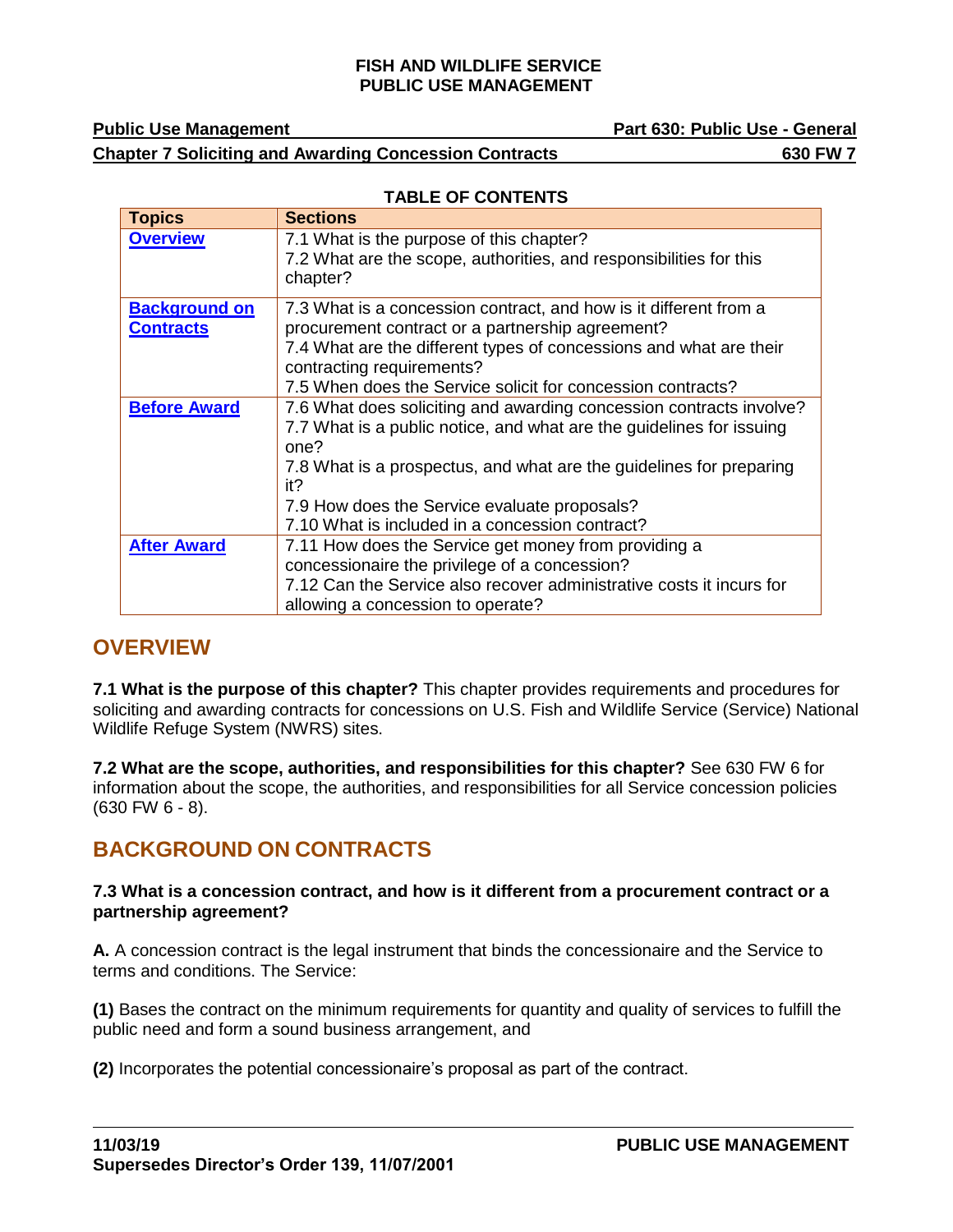| <b>Public Use Management</b>                                  | Part 630: Public Use - General |
|---------------------------------------------------------------|--------------------------------|
| <b>Chapter 7 Soliciting and Awarding Concession Contracts</b> | 630 FW 7                       |

**B.** Federal procurement contracts involve directly receiving goods or services. However, concession contracts are not Federal procurement contracts because the Service does not directly receive goods or services. The Service authorizes a privilege. Because concession contracts are not Federal procurement contracts, they are not subject to the Federal Acquisition Regulation.

**C.** The Service uses Friends Partnership Agreements to guide how the Service works with Friends organizations, including when they operate bookstores and other sales outlets (see Part 633 of the Service Manual). These entities are non-profit and their revenues are used to support the site's mission. In contrast, concessionaires are running operations for profit.

**7.4 What are the different types of concessions and what are their contracting requirements?** There are four types of concessions—major concessions, minor concessions, concession permits, and sub-concessions.

**A. Major concession.** A major concession is an operation of a permanent nature that generally does business using permanent structures. This type of operation requires a contract that:

**(1)** Is comprehensive and describes the details of managing each aspect of the required services and maintenance responsibilities relating to the concession operation,

**(2)** Is authorized for 5 to 20 years,

**(3)** Includes a provision for the concessionaire to pay us a fixed franchise fee or percentage payment of the gross receipts, and

**(4)** Estimates annual gross receipts exceeding \$500,000.

**B. Minor concession.** A minor concession is an operation that requires a contract that:

**(1)** Is authorized for 1 to 5 years,

**(2)** Includes a provision for the concessionaire to pay us a fixed franchise fee or percentage payment of the gross receipts,

**(3)** Limits facility construction to those of a temporary nature and requires the concessionaire to vacate (if Government-owned) or remove (if privately owned) structures at the end of the contract term, and

**(4)** Estimates annual gross receipts up to \$500,000.

#### <span id="page-1-0"></span>**C. Concession permit.**

**(1)** A concession permit is a legal instrument that:

**(a)** Allows a permit term of up to 1 year,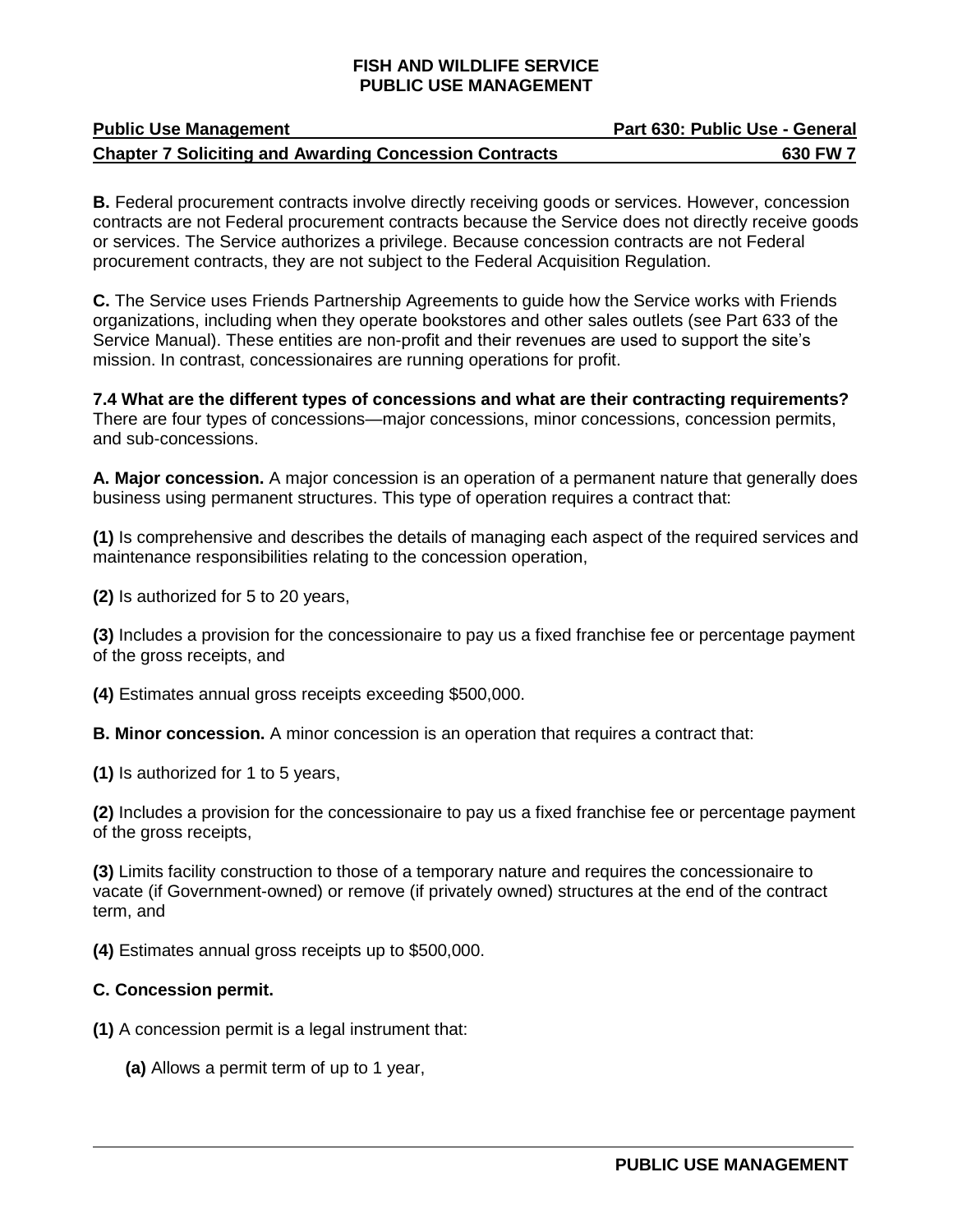| <b>Public Use Management</b>                                  | Part 630: Public Use - General |
|---------------------------------------------------------------|--------------------------------|
| <b>Chapter 7 Soliciting and Awarding Concession Contracts</b> | 630 FW 7                       |

**(b)** Is based on a fixed franchise fee or a percentage of the gross profit,

**(c)** May require a small capital investment for operations (i.e., equip and maintain concessionaire-furnished supplies and facility improvements), and

**(d)** May be awarded by a Project Leader based on established permit criteria.

**(2)** Concession permits are not subject to public notice and competition requirements unless general interest is expressed.

**(3)** Concession permits have gross receipts that do not exceed \$100,000 annually.

**D. Sub-concession.** A sub-concession is a second-tier operation that augments a primary concessionaire's facilities or services. The Assistant Regional Director (ARD) - NWRS or his/her designee must pre-approve a sub-concession. The ARD may allow sub-concession contracts under the following conditions:

**(1)** The proposed sub-concession operation is essential to provide better service to the public,

**(2)** The primary concessionaire or the Service can furnish the basic facilities needed to provide the service, and

**(3)** The primary concessionaire:

**(a)** Pays all franchise fees or percentage payments based on primary and sub-concession total gross receipts, and

**(b)** Includes the sub-concession's annual financial report with its financial documents.

# **7.5 When does the Service solicit for concession contracts?**

**A.** The Service requests proposals from parties interested in providing concessions when one of the following conditions applies:

**(1)** The Project Leader identifies a new concession opportunity for a site,

**(2)** The Project Leader/Concession Manager determines an existing concessionaire is unable to satisfactorily provide the requirements of the current contract,

**(3)** An existing concessionaire's contract is due to expire, or

**(4)** An existing concessionaire no longer wants to operate the business.

<span id="page-2-0"></span>**B.** When a Project Leader/Concession Manager wants to solicit new concessions, he/she must go through the appropriate process for getting approval from the Regional Director.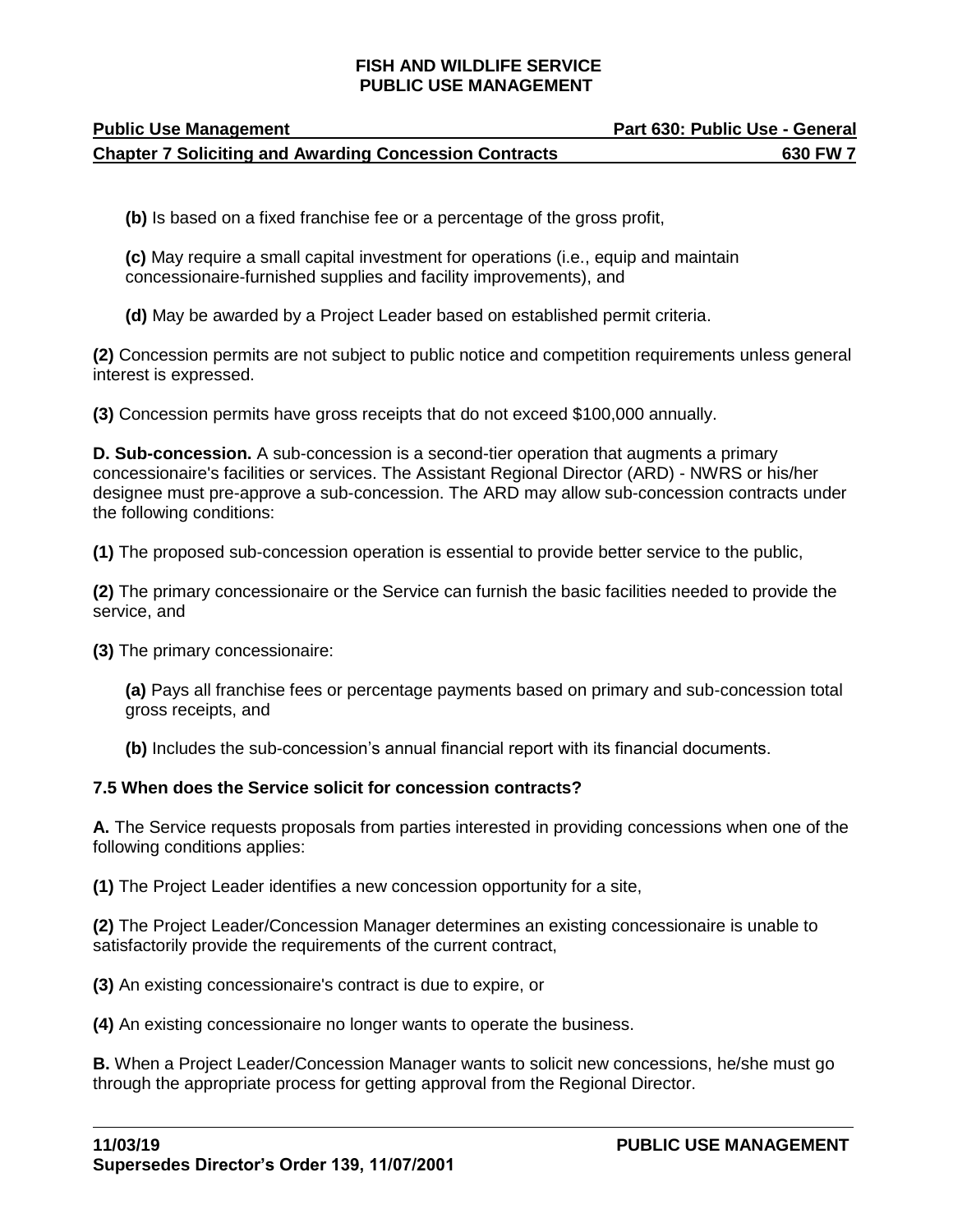| <b>Public Use Management</b>                                  | Part 630: Public Use - General |
|---------------------------------------------------------------|--------------------------------|
| <b>Chapter 7 Soliciting and Awarding Concession Contracts</b> | 630 FW 7                       |

# **BEFORE AWARD**

**7.6 What does soliciting and awarding concession contracts involve?** We award contracts for concession operations using competitive solicitations. The steps in that process are:

A. Issuing a public notice (see **section 7.7**),

**B.** Issuing a prospectus (see section [7.8\)](#page-4-0),

**C.** Evaluating proposals and awarding the contract (see [section 7.9](#page-6-0)),

**D.** Writing the contract (see [sections 7.10](#page-7-0)), and

**E.** Administering the contract (see 630 FW 8).

#### <span id="page-3-0"></span>**7.7 What is a public notice, and what are the guidelines for issuing one?**

**A.** A public notice is an announcement of a concession opportunity available for any interested party. This typically includes putting announcements in newspapers or other appropriate methods effective for the area or concession type, and listing them on the [Federal Business Opportunity \(FedBizOpps\)](http://www.fbo.gov/)  [website.](http://www.fbo.gov/)

**B.** When the Project Leader plans to establish a concession operation (or continue an existing operation), the Concession Manager prepares a prospectus (see [section 7.8\)](#page-4-0) and notifies the public of the available opportunity. Existing and previous concessionaires and any other interested parties may request a copy of the public notice (see Exhibit 1).

**C.** The public notice should include:

**(1)** The site name,

**(2)** The concession opportunity,

- **(3)** Time and date proposals are due,
- **(4)** Date of scheduled facility tour, and
- **(5)** The prospectus itself or contact information for how to get a copy of the prospectus.
- **D.** The Concession Manager must publish public notices in the following:
- **(1)** At least one newspaper of general circulation in the state,
- **(2)** At least one local newspaper, if available,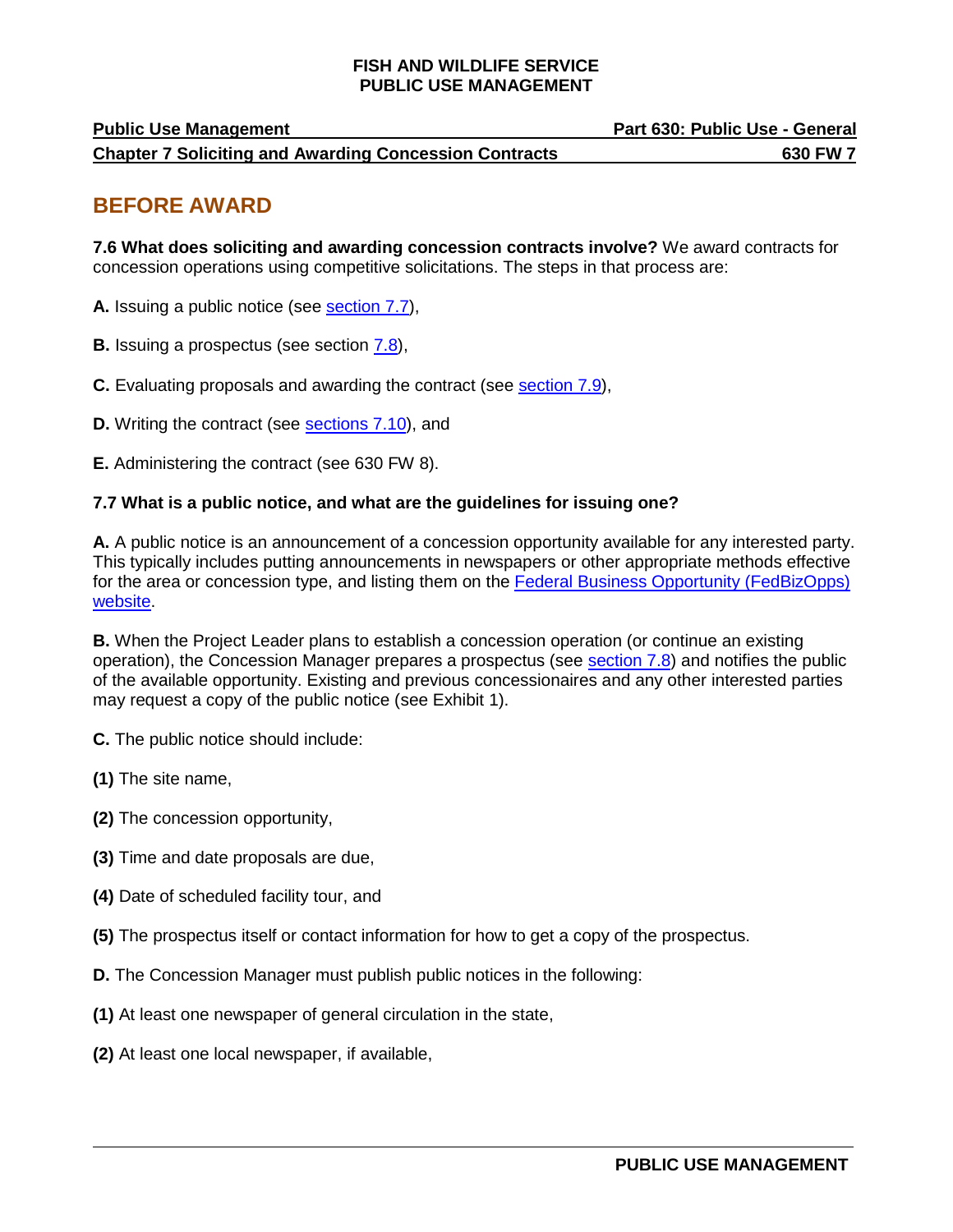| <b>Public Use Management</b>                                  | Part 630: Public Use - General |
|---------------------------------------------------------------|--------------------------------|
| <b>Chapter 7 Soliciting and Awarding Concession Contracts</b> | 630 FW 7                       |

**(3)** On the [FedBizOpps](https://www.fbo.gov/) website, or

**(4)** Any other appropriate method effective for the area or concession type.

**E.** The Concession Manager may also publish notices using other methods of advertising, including, but not limited to:

**(1)** Posting the notice in local post offices,

**(2)** Advertising in trade journals, and

**(3)** Sending notices to Chambers of Commerce and other local organizations.

**F.** Responses to the public notices are not binding. All offers are subject to revision and modification in the negotiating process until the parties sign the concession contract.

# <span id="page-4-0"></span>**7.8 What is a prospectus, and what are the guidelines for preparing it?**

**A.** A prospectus is a description of the concession and is the primary method for soliciting and selecting a concessionaire for commercial visitor services (see Exhibit 2 for a sample prospectus).

**(1)** The prospectus includes:

**(a)** Requirements for the desired visitor services, e.g., campsite rentals; interpretive guided tours; and canoe, boat, and bike rentals;

- **(b)** An estimate of annual gross receipts for the concession;
- **(c)** The evaluation criteria for contract selection;
- **(d)** Applicable terms and conditions; and
- **(e)** A plan for how to mitigate any risk(s).

**(2)** In addition to the items above, the prospectus must accurately define the scope of the operations and include provisions for the following:

**(a)** Information on how interested parties can schedule at least one site visit. The Concession Manager must conduct all tours at least 3 weeks prior to the proposal's due date.

**(b)** Clearly defined evaluation criteria for the concession contract (see Exhibit 2).

**(c)** Description of the land and water areas reserved for the concession operation. The area should be no greater than necessary for the concessionaire's operation.

**(d)** Rental fees equal to those that the private sector would charge for the operation of comparable services on private lands in the local area.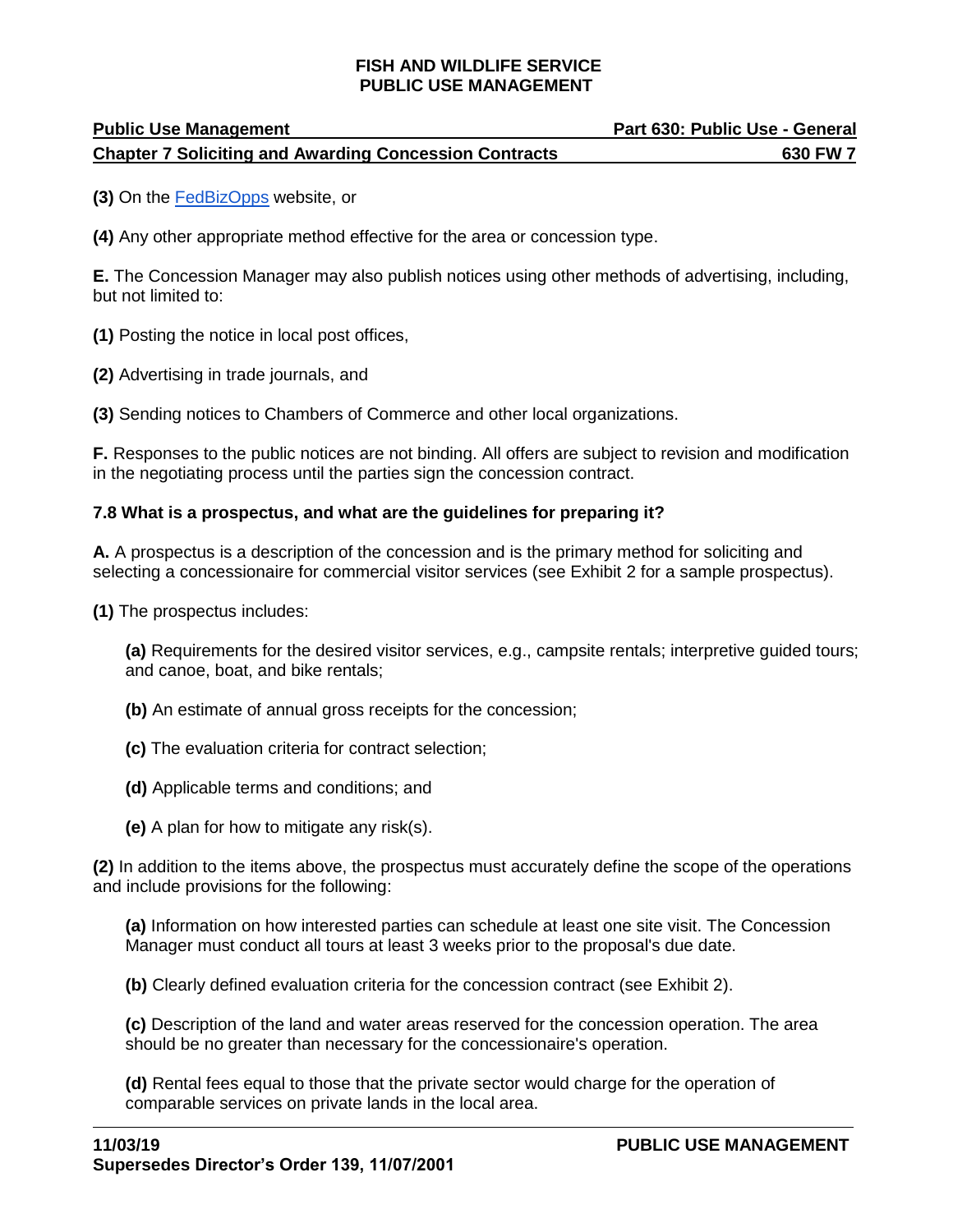| <b>Public Use Management</b>                                  | Part 630: Public Use - General |
|---------------------------------------------------------------|--------------------------------|
| <b>Chapter 7 Soliciting and Awarding Concession Contracts</b> | 630 FW 7                       |

**(e)** No possessory interest in lands, waters, or facilities. When buildings or other structures must be built, the ARD - NWRS and the Regional Engineering office must approve facilities prior to construction. Any facilities built on Service lands or waters become Service property. See [User](https://www.fws.gov/refuges/facilities/pdfs/AM-14_FWS_ATTACHMENT_G_REQUIREMENTS_%2001-24-2018.pdf)  [Guide AM-14: Attachment G](https://www.fws.gov/refuges/facilities/pdfs/AM-14_FWS_ATTACHMENT_G_REQUIREMENTS_%2001-24-2018.pdf) for information on the Service's current footprint rules.

**(f)** A stipulation that current concessionaires participate in a contract closeout and turnover if the Service awards a follow-on contract for a new concession. This provision helps to ensure a seamless transition of services to the public.

**(g)** Descriptions of assignments of Government-owned property, either real or personal, to the concessionaire. The Concession Manager:

**(i)** Must describe such assignments specifically and accurately using official asset or property numbers,

**(ii)** May not offset the negotiated concessionaire's fees for operation and maintenance of Government-owned property, and

**(iii)** Must conduct an annual inventory of Government-owned personal property.

**(h)** The following three statements, which later become part of the contract.

- **(i) "**Zero Tolerance of Discrimination: You must not discriminate against anyone on the basis of race, color, national origin, sex (including pregnancy, gender identity, transgender status, and sexual orientation), religion, disability, age, status as a parent, or genetic information, with regard to any program, activity, or service, including employment. You are subject to the following Equal Opportunity Employment laws and policies:
	- Title VII of the Civil Rights Act of 1964;
	- Age Discrimination Act of 1967;
	- Rehabilitation Act of 1973;
	- Americans with Disabilities Act of 1990 (amended in 2008 to broaden the definition of disability);
	- Genetic Information Act of 2008;
	- Executive Order (EO) 13152, Further Amendment to Executive Order 11478, Equal Employment Opportunity in Federal Government **(**Parental Status);
	- [EO 13672, Sexual](https://www1.eeoc.gov/eeoc/history/50th/thelaw/11478_11246_amend.cfm?renderforprint=) Orientation; and
	- [Personnel Bulletin 18-01 "Prevention and Elimination of Harassing Conduct.](https://www.doi.gov/employees/anti-harassment/personnel-bulletin-18-01)"

**(ii) "**Environmental Stewardship: You must:

-Use the U.S. Environmental Protection Agency's "Guiding Principles for Environmentally Preferable Purchasing" as a reference when purchasing equipment, construction materials, and other products.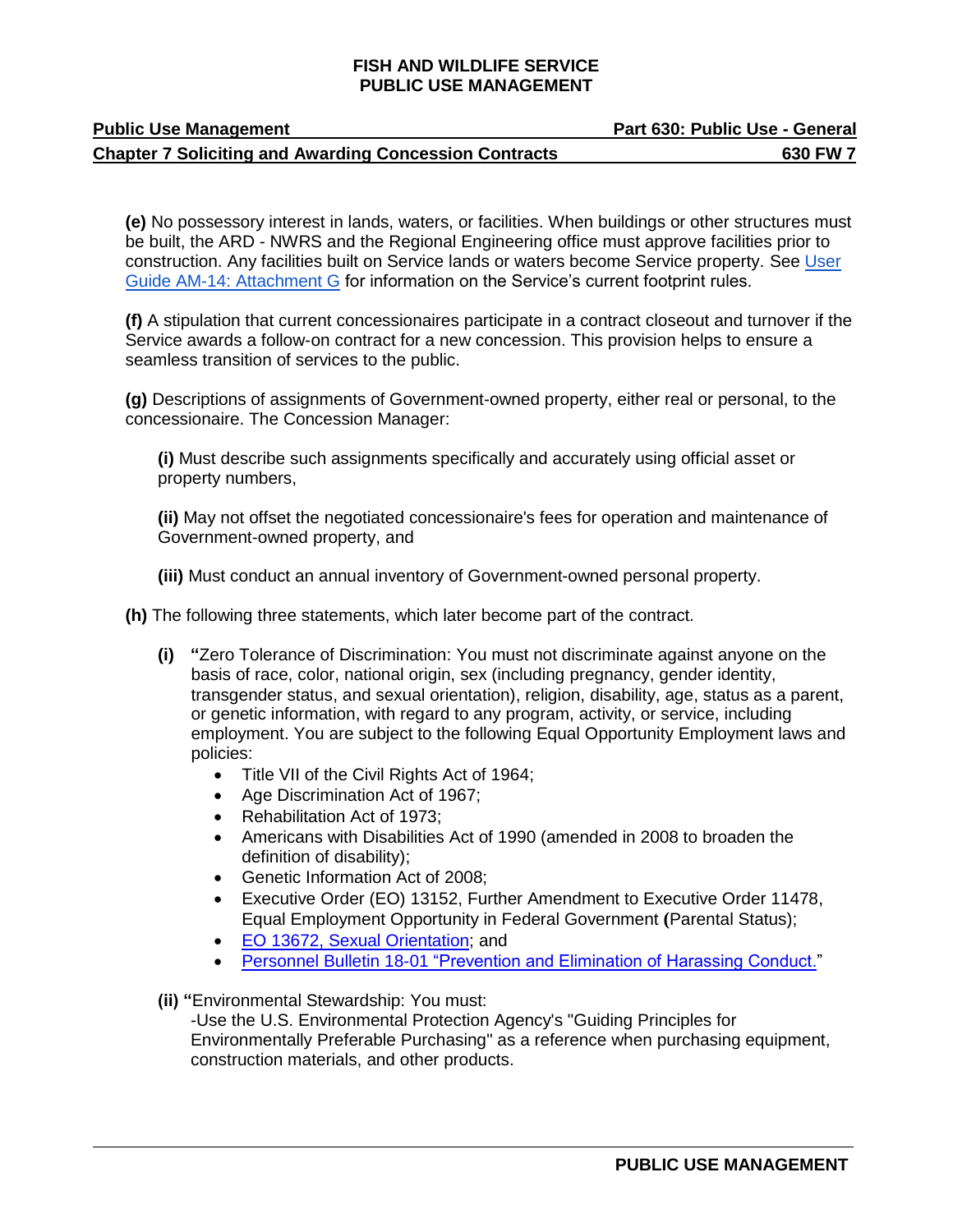| <b>Public Use Management</b>                                  | Part 630: Public Use - General |
|---------------------------------------------------------------|--------------------------------|
| <b>Chapter 7 Soliciting and Awarding Concession Contracts</b> | 630 FW 7                       |

-These environmentally preferable materials and processes include:

- Post-consumer recycled materials;
- Materials that do not require care with toxic chemicals:
- Equipment and product life-cycle analysis; and
- Minimization of pesticides, persistent toxic chemicals, carcinogens, and invasive species."

**(iii)** "The Project Leader's appropriate use and compatibility determinations will govern the concession activity."

**B.** The Concession Manager works with the servicing Contracting staff to develop the prospectus.

**(1)** The Concession Manager must post the prospectus as an attachment to the public notice or provide it to interested parties upon their request.

**(2)** A clearly defined prospectus helps the evaluation panel to evaluate proposals and recommend an award. The Service may conduct discussions and negotiations with potential concessionaires to amend schedules, technical requirements, or other terms of the proposed contract.

**(3)** A prospectus may require concessionaires to maintain Government-owned land and property to a certain extent. The prospectus should also explain that the concessionaire will have to comply with all rules, regulations, and approved management plans.

<span id="page-6-0"></span>**7.9 How does the Service evaluate proposals?** Proposal evaluation is an assessment of each bidder's ability to successfully operate the concession contract.

**A.** The Concession Manager should work with the Project Leader and Regional staff to appoint an evaluation panel of three to five Service employees who are knowledgeable in concession management issues. The panel evaluates all proposals and assesses their relative qualities using the evaluation criteria specified in the prospectus (see Exhibit 2).

**(1)** Each evaluator must sign a conflict of interest statement. Concession Managers, evaluators, and staff must treat all discussions and correspondence as confidential and must not disclose any information to others who do not have a need to know.

**(2)** Evaluators first work alone to evaluate each proposal using weighted factors. Evaluators must document the relative strengths, deficiencies, significant weaknesses, and risks to support proposal evaluations.

**B.** Evaluation criteria must include, but are not limited to, the following elements:

**(1)** Past performance,

- **(2)** Financial status and capability,
- **(3)** Operating and maintenance plans,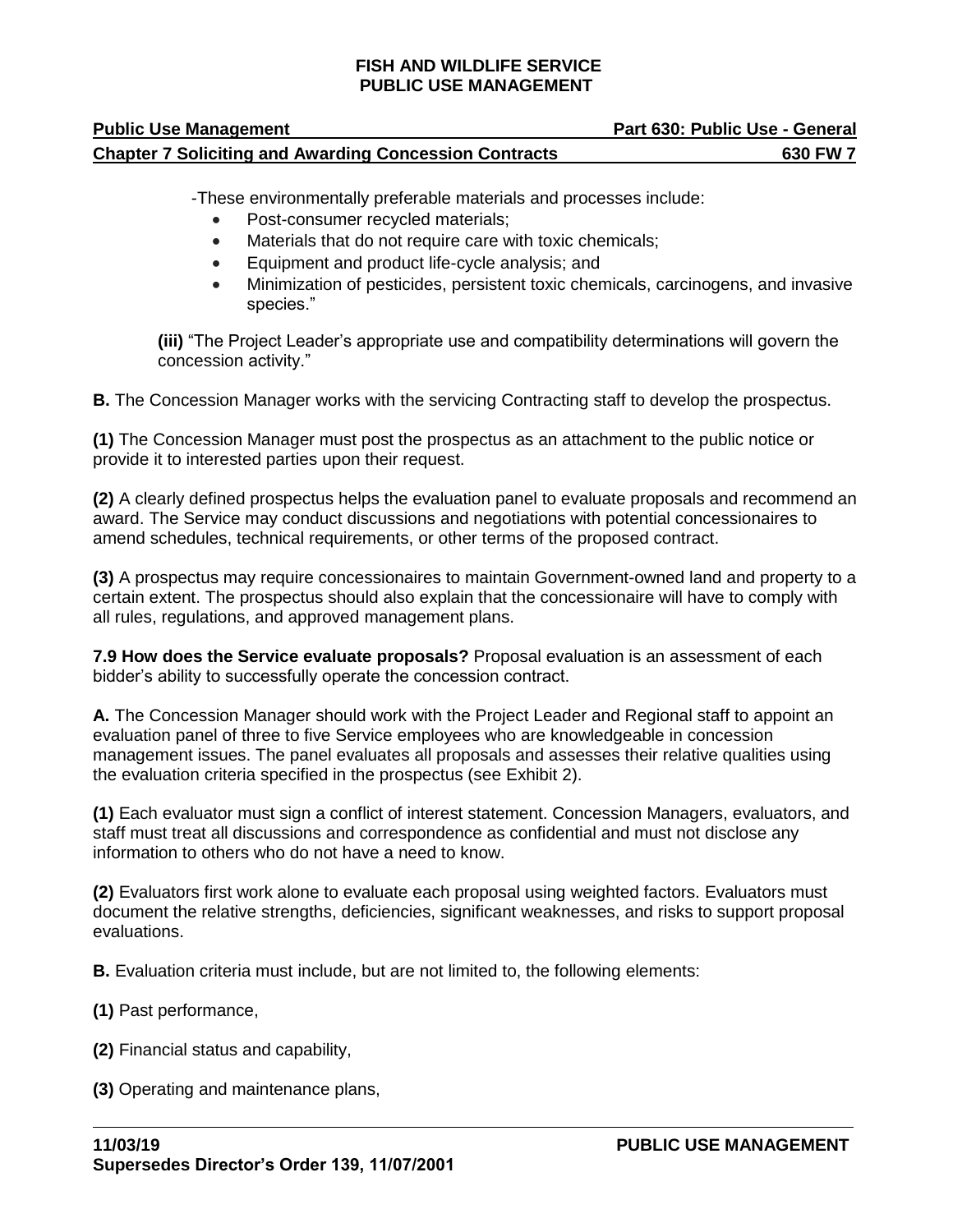| <b>Public Use Management</b>                                  | Part 630: Public Use - General |
|---------------------------------------------------------------|--------------------------------|
| <b>Chapter 7 Soliciting and Awarding Concession Contracts</b> | 630 FW 7                       |

**(4)** Fixed franchise fee or percentage of gross income paid to the Government, or both,

**(5)** References,

**(6)** Demonstrated experience,

**(7)** Terms and conditions relating to quality of service to our visitors, and

**(8)** Environmental stewardship.

**C.** After all proposals are received, the panel may request that a Contracting Officer meet with bidders to allow them to clarify and amend aspects of their proposals to resolve minor or clerical errors. The Service will not allow a bidder to substantively amend or supplement a responsive proposal without allowing all responsive bidders to amend or supplement their proposals.

**D.** After individually evaluating the proposals, the panel convenes to rank them. The highest collective average scores of the panel serve as the final ranking. If there is a tie score, the panel must reevaluate the tied proposals and may negotiate with the prospective concessionaires.

**E.** After the panel selects the winner, the Contracting Officer must notify all bidders in writing within 5 business days of the selection. Unsuccessful bidders may request a debriefing within 3 business days after notification. The Contracting Officer will schedule debriefings within 15 business days.

**F.** The Contracting Officer and Concession Manager negotiate with the successful bidder to finalize the contract (see section 7.10 for what the contract includes).

**(1)** Subsequent discussions and negotiations should ensure that all parties are familiar with the operating requirements and the terms and conditions of the proposed contract.

**(2)** The Service prefers holding negotiations face-to-face, but the Service may conduct negotiations in writing or by telephone when a face-to-face interview is not possible.

**(3)** After the Service completes negotiations, the Contracting Officer awards the contract.

<span id="page-7-0"></span>**7.10 What is included in a concession contract?** The Service uses standard language in all concession contracts. The Regional Director must approve in writing any deviation in the language that the Concession Manager determines is essential.

**A.** Amendments or other agreements developed after the Service issues a contract must be consistent with current policies, directives, and guidelines unless approved by the Director. If an amendment gives the concessionaire anything of value, the Service must receive at least its equivalent value in goods, services, or fees.

**B.** The Service uses standard clauses to ensure uniformity of concession contracts. At a minimum,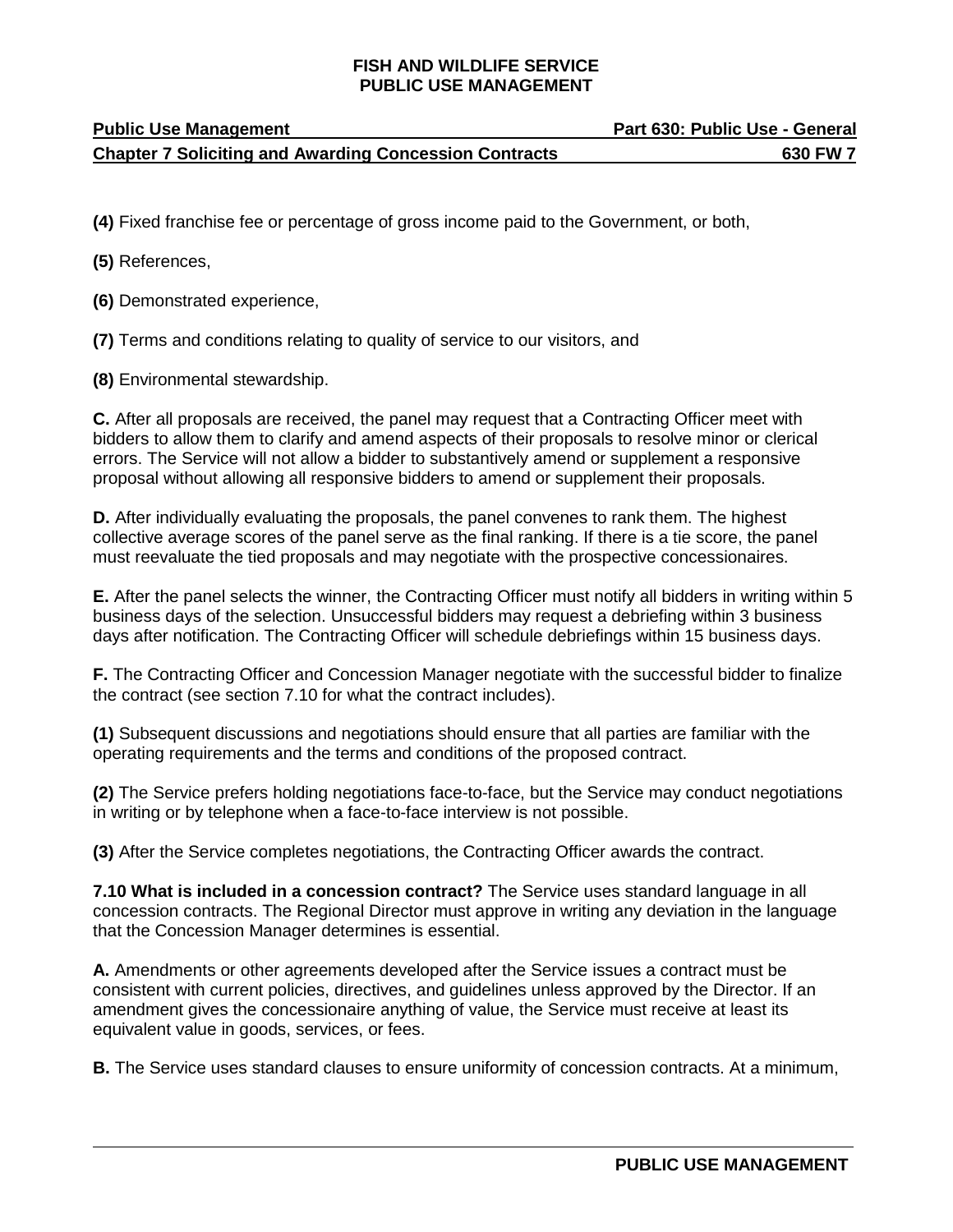| <b>Public Use Management</b>                                  | Part 630: Public Use - General |
|---------------------------------------------------------------|--------------------------------|
| <b>Chapter 7 Soliciting and Awarding Concession Contracts</b> | 630 FW 7                       |

each concession contract must incorporate clauses that address the following:

- **(1)** Applicable laws and regulations;
- **(2)** Health and safety;
- **(3)** Prohibited uses;
- **(4)** Preservation of natural and cultural resources;
- **(5)** Fee collection;
- **(6)** Protection of Government-furnished and personal property;
- **(7)** Trademark and service mark;
- **(8)** Financial reporting requirements and the Service's right to audit records;
- **(9)** Indemnification (hold harmless clause);
- **(10)** The Service's right to enter premises and conduct inspections on facilities;
- **(11)** Payment of incurred fixed and variable costs such as utilities;
- **(12)** Grievances, disputes, and other claims;
- **(13)** Cancellation/termination for default;
- **(14)** Cancellation/termination for convenience of the Government;
- **(15)** Cooperation with authorities in emergencies;
- **(16)** Minimum requirements for closeouts and turnover;
- **(17)** Nondiscrimination clauses;

**(18)** Responsibility for losses and expenses incurred by facility closures due to conditions beyond the Service's control;

- **(19)** Contract modification procedures, including business expansion;
- **(20)** Review of Appropriate Use and Compatibility Determinations; and
- **(21)** The expected level of service and quality (appearance, courtesy, knowledge, etc.).

**C.** The Service may include special provisions in the contract that protect Service interests in a concession operation. For example, depending on the operation, the Service must require: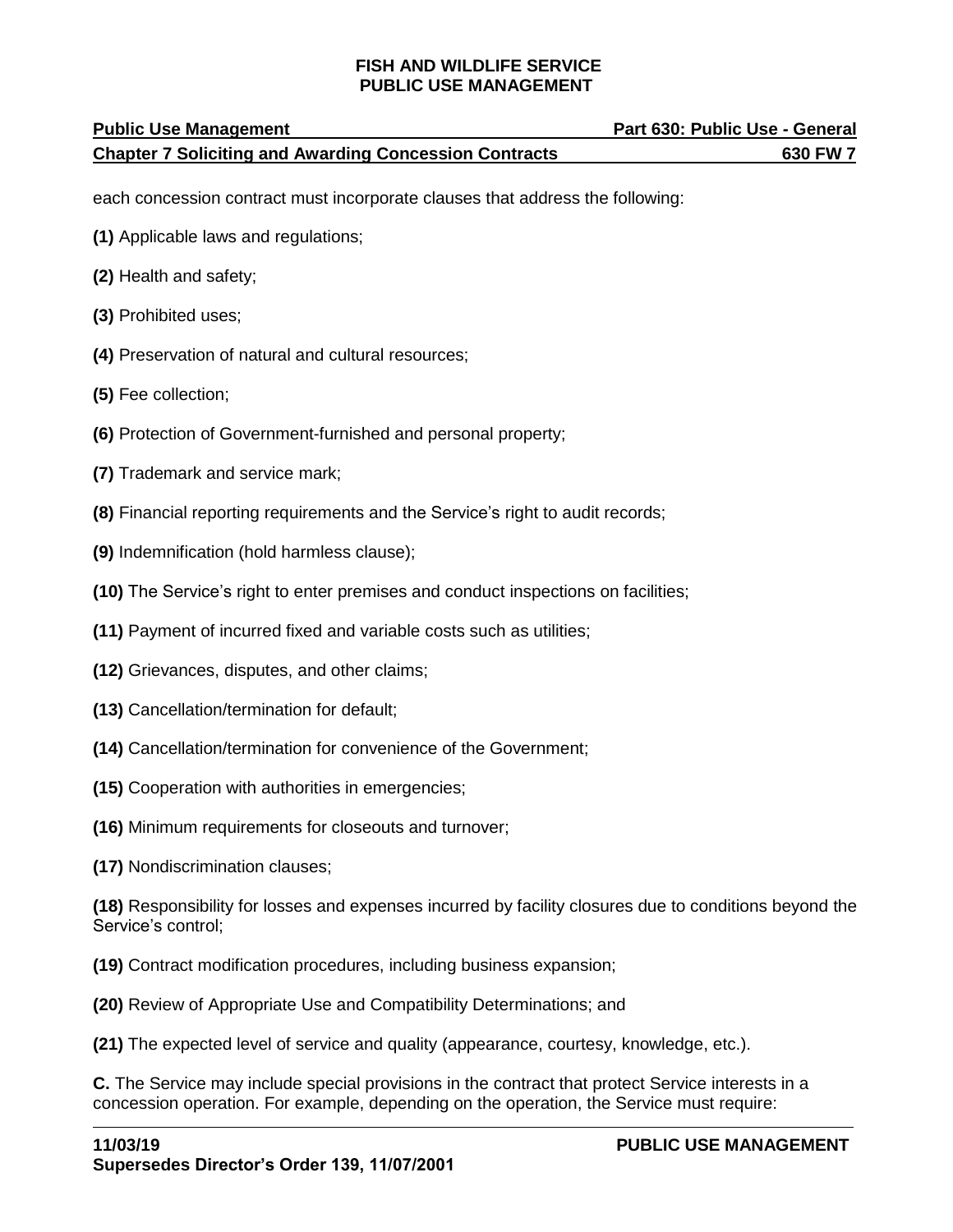| <b>Public Use Management</b>                                  | Part 630: Public Use - General |
|---------------------------------------------------------------|--------------------------------|
| <b>Chapter 7 Soliciting and Awarding Concession Contracts</b> | 630 FW 7                       |

**(1)** The concessionaire to secure public liability insurance to protect both it and the Government according to good business practices. This insurance must not be less than what state or local law requires or the customary amount that the area business community carries. The minimum public liability coverage must not be less than \$1,000,000. The concessionaire must co-name the Government as co-insured in each insurance policy for a concession operation on Governmentowned lands and waters.

**(2)** The concessionaire to secure personal property/contents insurance for the replacement value of the concessionaire's property. The concessionaire should provide property coverage for replacement value of Service facilities where they operate.

**(3)** The concessionaire to secure workers' compensation or other required insurance for all employees.

**(4)** The concessionaire to maintain current validation/certification of all necessary types of insurance.

**(5)** The Concession Manager to approve all advertising (including television, radio, and print advertisements) that promote their on-site concession operations.

**(6)** The concessionaire to not use Government property to advertise or promote other businesses that are not associated with its on-site concession operations.

**(7)** The concessionaire to not use a Government facility's name to endorse an off-site business.

**D.** Concession contracts require the cooperative support of the concessionaire. The Service may require attendance at meetings and workshops. The Service does not pay the cost for the concessionaire or his/her employees to attend such meetings.

# <span id="page-9-0"></span>**AFTER AWARD**

**7.11 How does the Service get money from providing a concessionaire the privilege of a concession?** The Service puts fee payment requirements in the concession contract, which are deposited in the Service's Refuge Revenue Sharing account. There are two types of fees—franchise fees and percentage payments.

**A. Franchise fee.** The franchise fee is a good faith payment. It is a fixed rate fee payable on an annual basis at the beginning of the contract year.

**B. Percentage payment.** Percentage payments are fees based on the concessionaire's gross receipts for goods and services rendered. The concessionaire offers a proposed percentage payment of its gross receipts in the proposal. The minimum acceptable percentage of gross receipts is 5 percent for a major concession and 3 to 5 percent for a minor concession and concession permit (see [section 7.4\)](#page-1-0). The Service must review these percentages every 5 years to determine if we need to adjust them to provide the greatest benefit to the Service.